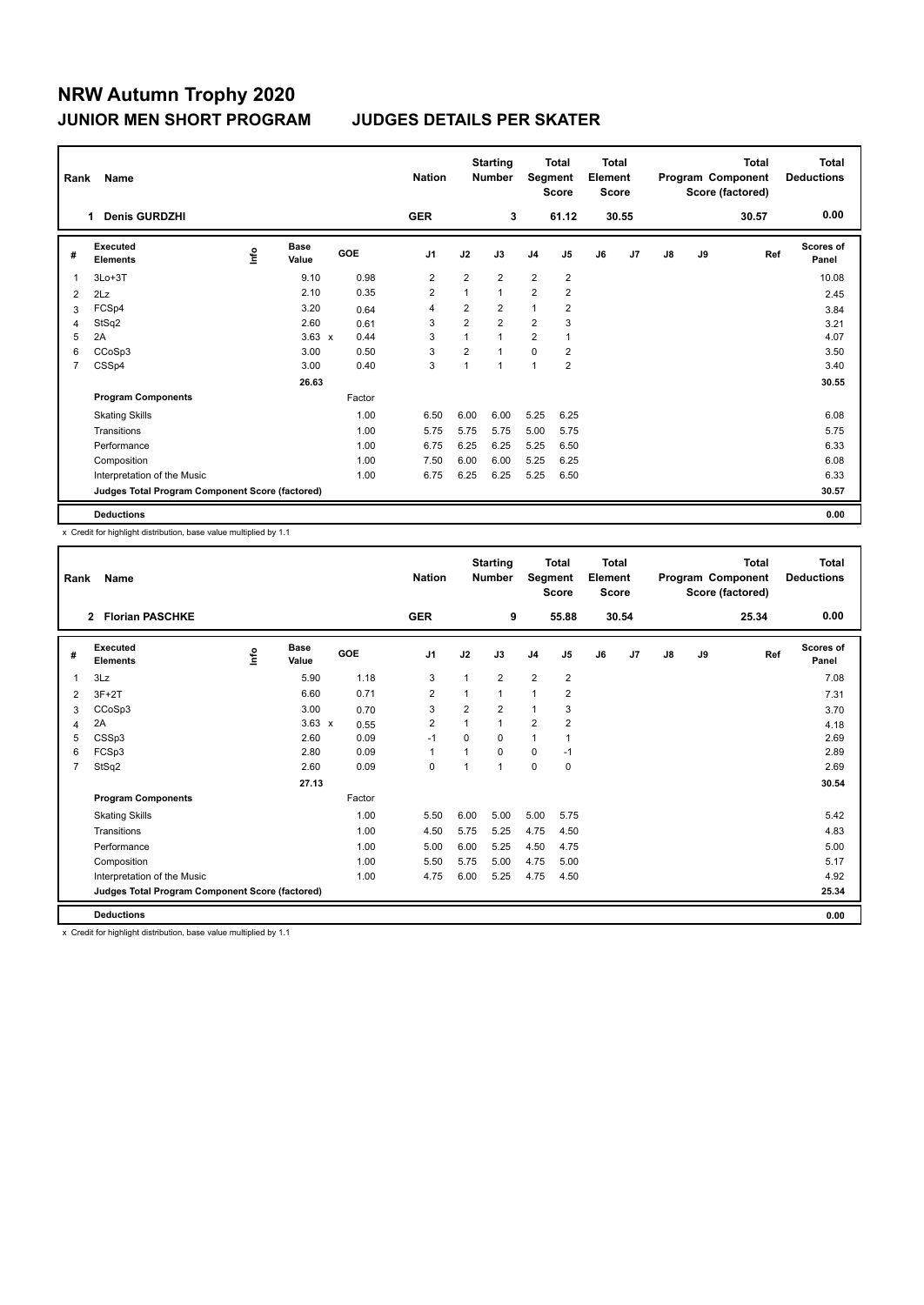| Rank           | Name                                            |         |                      |         | <b>Nation</b>  |                | <b>Starting</b><br><b>Number</b> | Segment        | <b>Total</b><br><b>Score</b> | <b>Total</b><br>Element<br><b>Score</b> |                |    |    | <b>Total</b><br>Program Component<br>Score (factored) | <b>Total</b><br><b>Deductions</b> |
|----------------|-------------------------------------------------|---------|----------------------|---------|----------------|----------------|----------------------------------|----------------|------------------------------|-----------------------------------------|----------------|----|----|-------------------------------------------------------|-----------------------------------|
|                | Naoki ROSSI<br>3                                |         |                      |         | SUI            |                | $\mathbf{2}$                     |                | 54.62                        |                                         | 29.29          |    |    | 25.33                                                 | 0.00                              |
| #              | Executed<br><b>Elements</b>                     | ١nf٥    | <b>Base</b><br>Value | GOE     | J <sub>1</sub> | J2             | J3                               | J <sub>4</sub> | J <sub>5</sub>               | J6                                      | J <sub>7</sub> | J8 | J9 | Ref                                                   | <b>Scores of</b><br>Panel         |
| 1              | 2A                                              |         | 3.30                 | 0.22    | 3              | 0              | 1                                | $\mathbf{1}$   | 0                            |                                         |                |    |    |                                                       | 3.52                              |
| 2              | $3S+3T<$                                        | $\prec$ | 7.66                 | $-0.86$ | $-2$           | $-2$           | $-2$                             | $-2$           | $-2$                         |                                         |                |    |    |                                                       | 6.80                              |
| 3              | CSSp4                                           |         | 3.00                 | 0.50    | 3              | $\overline{2}$ | 1                                | $\overline{2}$ | 1                            |                                         |                |    |    |                                                       | 3.50                              |
| 4              | 3Lz                                             |         | $6.49 \times$        | $-0.20$ | $-1$           | $-2$           | 0                                | $\mathbf 0$    | 0                            |                                         |                |    |    |                                                       | 6.29                              |
| 5              | FCSp3                                           |         | 2.80                 | 0.37    | $\overline{2}$ | 1              | 1                                | $\overline{1}$ | $\overline{2}$               |                                         |                |    |    |                                                       | 3.17                              |
| 6              | StSq2                                           |         | 2.60                 | 0.52    | 3              | $\overline{2}$ | 1                                | $\overline{2}$ | $\overline{2}$               |                                         |                |    |    |                                                       | 3.12                              |
| $\overline{7}$ | CCoSp4V                                         |         | 2.63                 | 0.26    | $\mathbf{1}$   | $\mathbf{1}$   | 0                                | $\overline{1}$ | $\overline{2}$               |                                         |                |    |    |                                                       | 2.89                              |
|                |                                                 |         | 28.48                |         |                |                |                                  |                |                              |                                         |                |    |    |                                                       | 29.29                             |
|                | <b>Program Components</b>                       |         |                      | Factor  |                |                |                                  |                |                              |                                         |                |    |    |                                                       |                                   |
|                | <b>Skating Skills</b>                           |         |                      | 1.00    | 5.75           | 5.25           | 5.00                             | 4.75           | 5.25                         |                                         |                |    |    |                                                       | 5.17                              |
|                | Transitions                                     |         |                      | 1.00    | 5.75           | 5.00           | 5.25                             | 4.75           | 4.75                         |                                         |                |    |    |                                                       | 5.00                              |
|                | Performance                                     |         |                      | 1.00    | 6.00           | 5.25           | 5.00                             | 4.75           | 4.75                         |                                         |                |    |    |                                                       | 5.00                              |
|                | Composition                                     |         |                      | 1.00    | 6.25           | 5.00           | 5.25                             | 5.00           | 4.75                         |                                         |                |    |    |                                                       | 5.08                              |
|                | Interpretation of the Music                     |         |                      | 1.00    | 6.50           | 5.25           | 5.00                             | 5.00           | 5.00                         |                                         |                |    |    |                                                       | 5.08                              |
|                | Judges Total Program Component Score (factored) |         |                      |         |                |                |                                  |                |                              |                                         |                |    |    |                                                       | 25.33                             |
|                | <b>Deductions</b>                               |         |                      |         |                |                |                                  |                |                              |                                         |                |    |    |                                                       | 0.00                              |

< Under-rotated jump x Credit for highlight distribution, base value multiplied by 1.1

| Rank           | Name                                            |      |               |        | <b>Nation</b>  |      | <b>Starting</b><br><b>Number</b> | Segment        | <b>Total</b><br><b>Score</b> | Total<br>Element<br><b>Score</b> |                |    |    | <b>Total</b><br>Program Component<br>Score (factored) | <b>Total</b><br><b>Deductions</b> |
|----------------|-------------------------------------------------|------|---------------|--------|----------------|------|----------------------------------|----------------|------------------------------|----------------------------------|----------------|----|----|-------------------------------------------------------|-----------------------------------|
|                | <b>Leon KRAICZYK</b><br>4                       |      |               |        | <b>GER</b>     |      | 4                                |                | 53.90                        |                                  | 28.57          |    |    | 25.33                                                 | 0.00                              |
| #              | Executed<br><b>Elements</b>                     | ١nfo | Base<br>Value | GOE    | J <sub>1</sub> | J2   | J3                               | J <sub>4</sub> | J5                           | J6                               | J <sub>7</sub> | J8 | J9 | Ref                                                   | Scores of<br>Panel                |
| 1              | $3T+3T$                                         |      | 8.40          | 0.14   | $-1$           | 0    | $\overline{1}$                   | $\mathbf 0$    | $\overline{2}$               |                                  |                |    |    |                                                       | 8.54                              |
| $\overline{2}$ | 2Lz                                             |      | 2.10          | 0.28   | $\overline{2}$ | 1    | $\mathbf{1}$                     | $\mathbf{1}$   | $\overline{2}$               |                                  |                |    |    |                                                       | 2.38                              |
| 3              | FCSp3                                           |      | 2.80          | 0.00   | 0              | 0    | 0                                | $-1$           | 0                            |                                  |                |    |    |                                                       | 2.80                              |
| 4              | CSSp4                                           |      | 3.00          | 0.40   | 2              | 0    | $\mathbf 1$                      | $\mathbf{1}$   | $\overline{2}$               |                                  |                |    |    |                                                       | 3.40                              |
| 5              | 2A                                              |      | $3.63 \times$ | 0.33   | $\overline{2}$ | 1    |                                  | $\mathbf{1}$   |                              |                                  |                |    |    |                                                       | 3.96                              |
| 6              | StSq3                                           |      | 3.30          | 0.22   | 1              | 1    |                                  | $\Omega$       | 0                            |                                  |                |    |    |                                                       | 3.52                              |
| 7              | CCoSp4                                          |      | 3.50          | 0.47   | $\overline{2}$ | 1    | 1                                | $\mathbf 0$    | $\overline{2}$               |                                  |                |    |    |                                                       | 3.97                              |
|                |                                                 |      | 26.73         |        |                |      |                                  |                |                              |                                  |                |    |    |                                                       | 28.57                             |
|                | <b>Program Components</b>                       |      |               | Factor |                |      |                                  |                |                              |                                  |                |    |    |                                                       |                                   |
|                | <b>Skating Skills</b>                           |      |               | 1.00   | 5.25           | 5.50 | 4.75                             | 5.00           | 5.75                         |                                  |                |    |    |                                                       | 5.25                              |
|                | Transitions                                     |      |               | 1.00   | 4.50           | 5.00 | 5.25                             | 4.50           | 4.75                         |                                  |                |    |    |                                                       | 4.75                              |
|                | Performance                                     |      |               | 1.00   | 5.50           | 5.25 | 5.00                             | 5.00           | 5.50                         |                                  |                |    |    |                                                       | 5.25                              |
|                | Composition                                     |      |               | 1.00   | 5.25           | 5.25 | 5.00                             | 5.00           | 5.00                         |                                  |                |    |    |                                                       | 5.08                              |
|                | Interpretation of the Music                     |      |               | 1.00   | 5.00           | 5.00 | 5.25                             | 5.00           | 5.00                         |                                  |                |    |    |                                                       | 5.00                              |
|                | Judges Total Program Component Score (factored) |      |               |        |                |      |                                  |                |                              |                                  |                |    |    |                                                       | 25.33                             |
|                | <b>Deductions</b>                               |      |               |        |                |      |                                  |                |                              |                                  |                |    |    |                                                       | 0.00                              |

x Credit for highlight distribution, base value multiplied by 1.1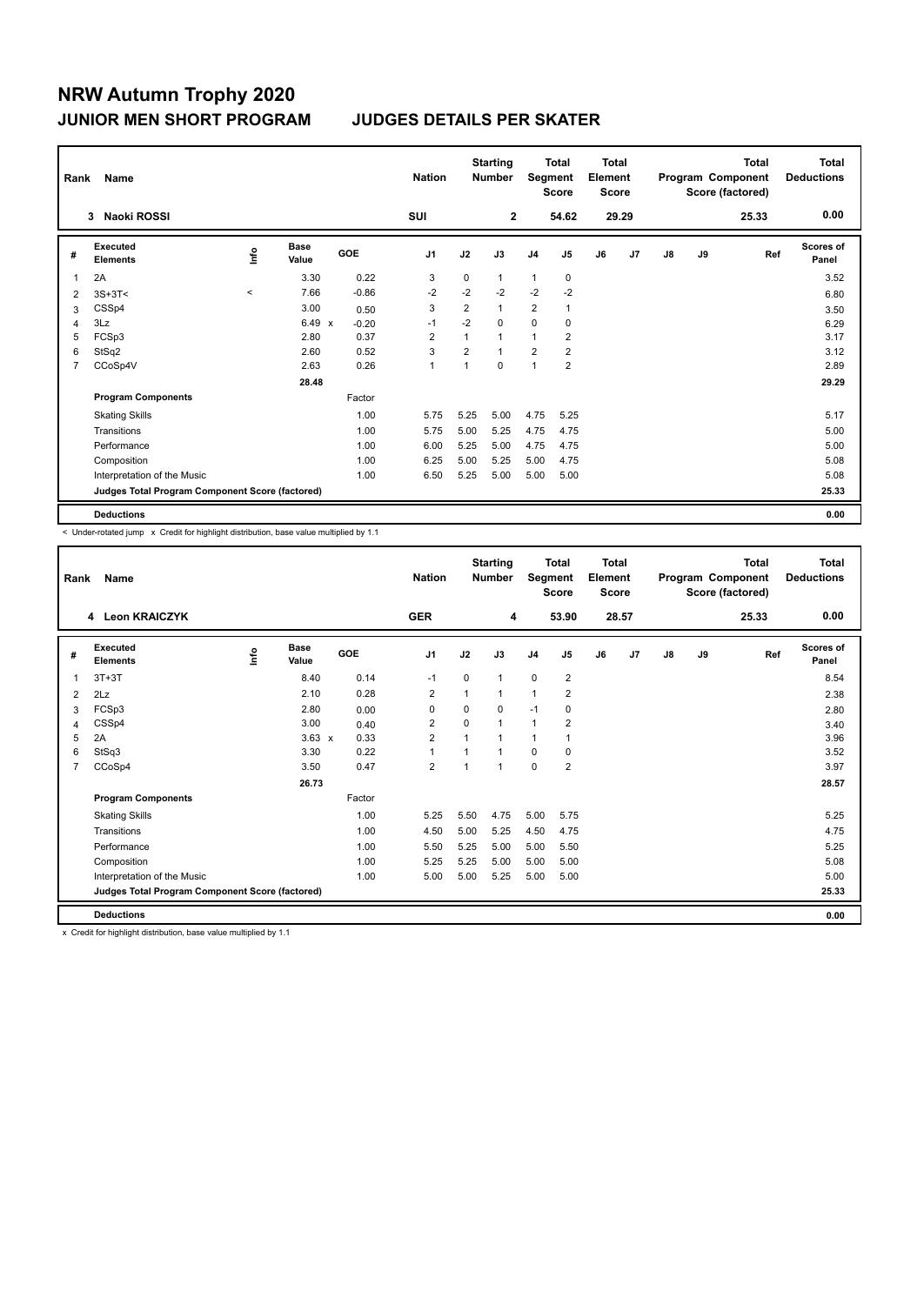| Rank           | Name                                            |                         |                      |            | <b>Nation</b>  |                | <b>Starting</b><br><b>Number</b> | Segment        | <b>Total</b><br><b>Score</b> | <b>Total</b><br>Element<br><b>Score</b> |                |               |    | <b>Total</b><br>Program Component<br>Score (factored) | <b>Total</b><br><b>Deductions</b> |
|----------------|-------------------------------------------------|-------------------------|----------------------|------------|----------------|----------------|----------------------------------|----------------|------------------------------|-----------------------------------------|----------------|---------------|----|-------------------------------------------------------|-----------------------------------|
|                | 5 Louis WEISSERT                                |                         |                      |            | <b>GER</b>     |                | 8                                |                | 51.26                        |                                         | 23.17          |               |    | 28.09                                                 | 0.00                              |
| #              | Executed<br><b>Elements</b>                     | $\mathsf{f}^\mathsf{o}$ | <b>Base</b><br>Value | <b>GOE</b> | J <sub>1</sub> | J2             | J3                               | J <sub>4</sub> | J5                           | J6                                      | J <sub>7</sub> | $\mathsf{J}8$ | J9 | Ref                                                   | Scores of<br>Panel                |
| 1              | $3T+3T$                                         |                         | 8.40                 | 1.12       | 3              | $\overline{2}$ | 3                                | 2              | 3                            |                                         |                |               |    |                                                       | 9.52                              |
| 2              | 3Lzq                                            | q                       | 5.90                 | $-2.75$    | $-5$           | $-5$           | $-5$                             | $-4$           | $-4$                         |                                         |                |               |    |                                                       | 3.15                              |
| 3              | FCSp3                                           |                         | 2.80                 | 0.47       | 3              | 1              | $\mathbf{1}$                     | $\overline{2}$ | $\overline{2}$               |                                         |                |               |    |                                                       | 3.27                              |
| 4              | SSp2*                                           | $\star$                 | 0.00                 | 0.00       |                |                |                                  |                |                              |                                         |                |               |    |                                                       | 0.00                              |
| 5              | $1A^*$                                          | $\pmb{\ast}$            | 0.00 x               | 0.00       |                |                |                                  |                |                              |                                         |                |               |    |                                                       | 0.00                              |
| 6              | StSq2                                           |                         | 2.60                 | 0.43       | $\overline{2}$ |                | $\mathbf{1}$                     | 2              | $\overline{2}$               |                                         |                |               |    |                                                       | 3.03                              |
| $\overline{7}$ | CCoSp4                                          |                         | 3.50                 | 0.70       | $\overline{2}$ | 2              | $\overline{2}$                   | $\overline{2}$ | $\mathbf{1}$                 |                                         |                |               |    |                                                       | 4.20                              |
|                |                                                 |                         | 23.20                |            |                |                |                                  |                |                              |                                         |                |               |    |                                                       | 23.17                             |
|                | <b>Program Components</b>                       |                         |                      | Factor     |                |                |                                  |                |                              |                                         |                |               |    |                                                       |                                   |
|                | <b>Skating Skills</b>                           |                         |                      | 1.00       | 5.75           | 5.50           | 5.25                             | 6.00           | 6.25                         |                                         |                |               |    |                                                       | 5.75                              |
|                | Transitions                                     |                         |                      | 1.00       | 5.50           | 5.00           | 5.00                             | 5.75           | 5.75                         |                                         |                |               |    |                                                       | 5.42                              |
|                | Performance                                     |                         |                      | 1.00       | 5.25           | 5.25           | 5.25                             | 5.50           | 6.00                         |                                         |                |               |    |                                                       | 5.33                              |
|                | Composition                                     |                         |                      | 1.00       | 6.50           | 5.50           | 5.50                             | 6.00           | 6.25                         |                                         |                |               |    |                                                       | 5.92                              |
|                | Interpretation of the Music                     |                         |                      | 1.00       | 5.75           | 5.50           | 5.25                             | 6.00           | 5.75                         |                                         |                |               |    |                                                       | 5.67                              |
|                | Judges Total Program Component Score (factored) |                         |                      |            |                |                |                                  |                |                              |                                         |                |               |    |                                                       | 28.09                             |
|                | <b>Deductions</b>                               |                         |                      |            |                |                |                                  |                |                              |                                         |                |               |    |                                                       | 0.00                              |

\* Invalid element x Credit for highlight distribution, base value multiplied by 1.1 q Jump landed on the quarter

| Rank | Name                                            |             |                      |         | <b>Nation</b>  |                | <b>Starting</b><br><b>Number</b> | Segment        | <b>Total</b><br><b>Score</b> | Total<br>Element<br><b>Score</b> |       |    |    | <b>Total</b><br>Program Component<br>Score (factored) | <b>Total</b><br><b>Deductions</b> |
|------|-------------------------------------------------|-------------|----------------------|---------|----------------|----------------|----------------------------------|----------------|------------------------------|----------------------------------|-------|----|----|-------------------------------------------------------|-----------------------------------|
|      | <b>Davide CALDERARI</b><br>6                    |             |                      |         | <b>GER</b>     |                | 1                                |                | 48.05                        |                                  | 24.79 |    |    | 24.26                                                 | $-1.00$                           |
| #    | Executed<br><b>Elements</b>                     | <u>info</u> | <b>Base</b><br>Value | GOE     | J <sub>1</sub> | J2             | J3                               | J <sub>4</sub> | J5                           | J6                               | J7    | J8 | J9 | Ref                                                   | <b>Scores of</b><br>Panel         |
| 1    | 3Lz                                             | $\prec$     | 4.72                 | $-2.36$ | $-5$           | $-5$           | $-5$                             | $-5$           | $-5$                         |                                  |       |    |    |                                                       | 2.36                              |
| 2    | $3F+2T$                                         |             | 6.60                 | $-0.88$ | $-2$           | $-1$           | $-2$                             | $-2$           | $-1$                         |                                  |       |    |    |                                                       | 5.72                              |
| 3    | FCSp2                                           |             | 2.30                 | 0.00    | 0              | $\Omega$       | 0                                | $\mathbf 0$    | $-2$                         |                                  |       |    |    |                                                       | 2.30                              |
| 4    | StSq3                                           |             | 3.30                 | 0.44    | 2              | 1              | 1                                | $\overline{1}$ | 2                            |                                  |       |    |    |                                                       | 3.74                              |
| 5    | 2A                                              |             | $3.63 \times$        | 0.44    | $\overline{2}$ | $\overline{1}$ | 1                                | $\overline{1}$ | $\overline{2}$               |                                  |       |    |    |                                                       | 4.07                              |
| 6    | CCoSp4                                          |             | 3.50                 | 0.00    | $\Omega$       | $\Omega$       | 0                                | 0              |                              |                                  |       |    |    |                                                       | 3.50                              |
| 7    | CSSp4                                           |             | 3.00                 | 0.10    | $-2$           | $\mathbf 0$    | $\mathbf{1}$                     | $\mathbf 0$    | 1                            |                                  |       |    |    |                                                       | 3.10                              |
|      |                                                 |             | 27.05                |         |                |                |                                  |                |                              |                                  |       |    |    |                                                       | 24.79                             |
|      | <b>Program Components</b>                       |             |                      | Factor  |                |                |                                  |                |                              |                                  |       |    |    |                                                       |                                   |
|      | <b>Skating Skills</b>                           |             |                      | 1.00    | 5.25           | 4.75           | 4.50                             | 4.50           | 5.00                         |                                  |       |    |    |                                                       | 4.75                              |
|      | Transitions                                     |             |                      | 1.00    | 5.25           | 4.50           | 4.75                             | 4.25           | 4.75                         |                                  |       |    |    |                                                       | 4.67                              |
|      | Performance                                     |             |                      | 1.00    | 5.50           | 4.75           | 4.50                             | 4.50           | 5.50                         |                                  |       |    |    |                                                       | 4.92                              |
|      | Composition                                     |             |                      | 1.00    | 5.75           | 4.75           | 5.00                             | 4.50           | 5.25                         |                                  |       |    |    |                                                       | 5.00                              |
|      | Interpretation of the Music                     |             |                      | 1.00    | 6.00           | 4.75           | 4.75                             | 4.50           | 5.25                         |                                  |       |    |    |                                                       | 4.92                              |
|      | Judges Total Program Component Score (factored) |             |                      |         |                |                |                                  |                |                              |                                  |       |    |    |                                                       | 24.26                             |
|      | <b>Deductions</b>                               |             | Falls:               | $-1.00$ |                |                |                                  |                |                              |                                  |       |    |    |                                                       | $-1.00$                           |

< Under-rotated jump x Credit for highlight distribution, base value multiplied by 1.1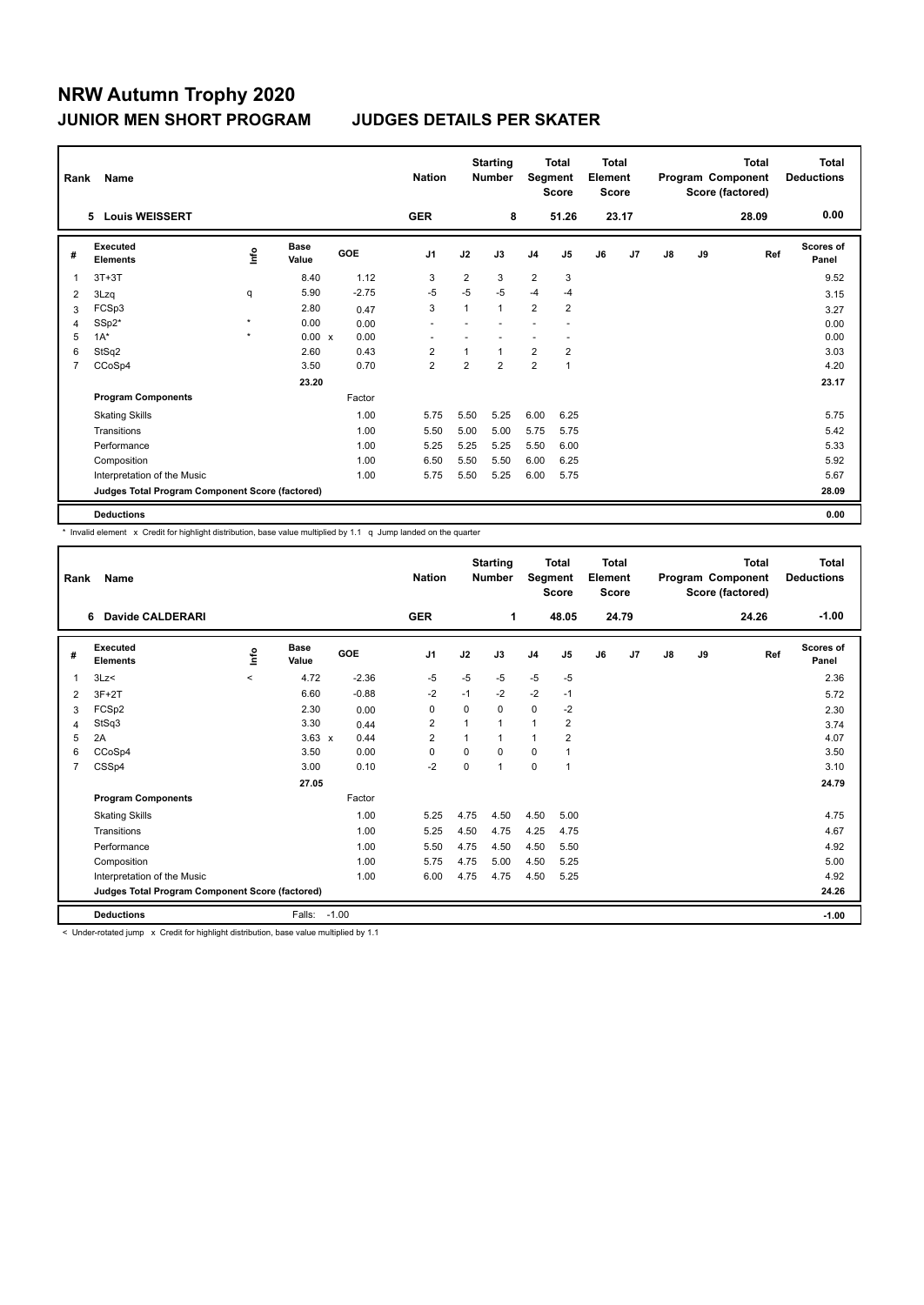| Rank           | Name                                            |         |                      |         | <b>Nation</b>  |              | <b>Starting</b><br><b>Number</b> | Segment        | <b>Total</b><br><b>Score</b> | <b>Total</b><br>Element<br><b>Score</b> |       |    |    | <b>Total</b><br>Program Component<br>Score (factored) | <b>Total</b><br><b>Deductions</b> |
|----------------|-------------------------------------------------|---------|----------------------|---------|----------------|--------------|----------------------------------|----------------|------------------------------|-----------------------------------------|-------|----|----|-------------------------------------------------------|-----------------------------------|
|                | 7 Arthur MAI                                    |         |                      |         | <b>GER</b>     |              | 6                                |                | 47.70                        |                                         | 21.11 |    |    | 26.59                                                 | 0.00                              |
| #              | <b>Executed</b><br><b>Elements</b>              | lnfo    | <b>Base</b><br>Value | GOE     | J <sub>1</sub> | J2           | J3                               | J <sub>4</sub> | J5                           | J6                                      | J7    | J8 | J9 | Ref                                                   | <b>Scores of</b><br>Panel         |
| 1              | 3Lz                                             |         | 5.90                 | $-0.59$ | 0              | $-1$         | $-3$                             | $-1$           | $-1$                         |                                         |       |    |    |                                                       | 5.31                              |
| 2              | $2T + 2T^*$                                     | $\star$ | 1.30                 | $-0.65$ | $-5$           | $-5$         | $-5$                             | $-5$           | $-5$                         |                                         |       |    |    |                                                       | 0.65                              |
| 3              | FCSp3                                           |         | 2.80                 | 0.28    | 1              | 0            | 1                                | 1              | $\mathbf{1}$                 |                                         |       |    |    |                                                       | 3.08                              |
| 4              | CCoSp3                                          |         | 3.00                 | 0.00    | 0              | 0            | $-1$                             | 0              | 0                            |                                         |       |    |    |                                                       | 3.00                              |
| 5              | StSq3                                           |         | 3.30                 | 0.66    | 1              | $\mathbf{1}$ | $\overline{2}$                   | 3              | 3                            |                                         |       |    |    |                                                       | 3.96                              |
| 6              | 2A                                              |         | $3.63 \times$        | $-1.32$ | $-4$           | $-4$         | $-4$                             | $-3$           | $-4$                         |                                         |       |    |    |                                                       | 2.31                              |
| $\overline{7}$ | CSSp4                                           |         | 3.00                 | $-0.20$ | $-1$           | $\mathbf 0$  | $-1$                             | 0              | $-2$                         |                                         |       |    |    |                                                       | 2.80                              |
|                |                                                 |         | 22.93                |         |                |              |                                  |                |                              |                                         |       |    |    |                                                       | 21.11                             |
|                | <b>Program Components</b>                       |         |                      | Factor  |                |              |                                  |                |                              |                                         |       |    |    |                                                       |                                   |
|                | <b>Skating Skills</b>                           |         |                      | 1.00    | 5.25           | 5.25         | 5.25                             | 5.25           | 5.75                         |                                         |       |    |    |                                                       | 5.25                              |
|                | Transitions                                     |         |                      | 1.00    | 5.00           | 5.00         | 5.00                             | 5.00           | 4.75                         |                                         |       |    |    |                                                       | 5.00                              |
|                | Performance                                     |         |                      | 1.00    | 5.50           | 5.25         | 5.50                             | 5.00           | 5.75                         |                                         |       |    |    |                                                       | 5.42                              |
|                | Composition                                     |         |                      | 1.00    | 6.25           | 5.00         | 5.50                             | 5.50           | 5.50                         |                                         |       |    |    |                                                       | 5.50                              |
|                | Interpretation of the Music                     |         |                      | 1.00    | 5.75           | 5.25         | 5.25                             | 5.50           | 5.50                         |                                         |       |    |    |                                                       | 5.42                              |
|                | Judges Total Program Component Score (factored) |         |                      |         |                |              |                                  |                |                              |                                         |       |    |    |                                                       | 26.59                             |
|                | <b>Deductions</b>                               |         |                      |         |                |              |                                  |                |                              |                                         |       |    |    |                                                       | 0.00                              |

\* Invalid element x Credit for highlight distribution, base value multiplied by 1.1

| Rank | Name                                            |         |                      |         | <b>Nation</b>            |                | <b>Starting</b><br><b>Number</b> | Segment                  | <b>Total</b><br><b>Score</b> | <b>Total</b><br>Element<br><b>Score</b> |       |               |    | <b>Total</b><br>Program Component<br>Score (factored) | <b>Total</b><br><b>Deductions</b> |
|------|-------------------------------------------------|---------|----------------------|---------|--------------------------|----------------|----------------------------------|--------------------------|------------------------------|-----------------------------------------|-------|---------------|----|-------------------------------------------------------|-----------------------------------|
|      | <b>Noah BODENSTEIN</b><br>8                     |         |                      |         | <b>SUI</b>               |                | 10                               |                          | 46.00                        |                                         | 21.58 |               |    | 24.42                                                 | 0.00                              |
| #    | Executed<br><b>Elements</b>                     | ۴٥      | <b>Base</b><br>Value | GOE     | J <sub>1</sub>           | J2             | J3                               | J <sub>4</sub>           | J <sub>5</sub>               | J6                                      | J7    | $\mathsf{J}8$ | J9 | Ref                                                   | Scores of<br>Panel                |
| 1    | 2A                                              |         | 3.30                 | 0.44    | $\overline{2}$           | $\mathbf{1}$   | $\overline{2}$                   | $\mathbf{1}$             | $\mathbf{1}$                 |                                         |       |               |    |                                                       | 3.74                              |
| 2    | 3Lz                                             | $\,<\,$ | 4.72                 | $-1.42$ | $-3$                     | $-3$           | $-2$                             | $-3$                     | $-3$                         |                                         |       |               |    |                                                       | 3.30                              |
| 3    | CSSp                                            |         | 0.00                 | 0.00    | $\overline{\phantom{a}}$ |                | $\overline{\phantom{a}}$         | $\overline{\phantom{0}}$ |                              |                                         |       |               |    |                                                       | 0.00                              |
| 4    | $2T+3Tq$                                        | q       | $6.05 \times$        | $-0.84$ | $-2$                     | $-2$           | $-2$                             | $-2$                     | $-2$                         |                                         |       |               |    |                                                       | 5.21                              |
| 5    | FCSp3                                           |         | 2.80                 | $-0.37$ | $-1$                     | $\Omega$       | $-1$                             | $-2$                     | $-4$                         |                                         |       |               |    |                                                       | 2.43                              |
| 6    | StSq3                                           |         | 3.30                 | 0.33    | $\overline{2}$           | $\overline{1}$ | $\Omega$                         | $\mathbf 0$              | $\overline{2}$               |                                         |       |               |    |                                                       | 3.63                              |
| 7    | CCoSp4                                          |         | 3.50                 | $-0.23$ | $-1$                     | $\Omega$       | $\mathbf{1}$                     | $-1$                     | $-1$                         |                                         |       |               |    |                                                       | 3.27                              |
|      |                                                 |         | 23.67                |         |                          |                |                                  |                          |                              |                                         |       |               |    |                                                       | 21.58                             |
|      | <b>Program Components</b>                       |         |                      | Factor  |                          |                |                                  |                          |                              |                                         |       |               |    |                                                       |                                   |
|      | <b>Skating Skills</b>                           |         |                      | 1.00    | 5.50                     | 4.75           | 4.50                             | 5.00                     | 5.00                         |                                         |       |               |    |                                                       | 4.92                              |
|      | Transitions                                     |         |                      | 1.00    | 5.75                     | 4.50           | 4.75                             | 4.50                     | 4.50                         |                                         |       |               |    |                                                       | 4.58                              |
|      | Performance                                     |         |                      | 1.00    | 5.50                     | 4.75           | 4.75                             | 4.75                     | 5.25                         |                                         |       |               |    |                                                       | 4.92                              |
|      | Composition                                     |         |                      | 1.00    | 6.25                     | 4.50           | 5.00                             | 5.00                     | 5.25                         |                                         |       |               |    |                                                       | 5.08                              |
|      | Interpretation of the Music                     |         |                      | 1.00    | 5.75                     | 4.75           | 4.75                             | 5.00                     | 5.00                         |                                         |       |               |    |                                                       | 4.92                              |
|      | Judges Total Program Component Score (factored) |         |                      |         |                          |                |                                  |                          |                              |                                         |       |               |    |                                                       | 24.42                             |
|      | <b>Deductions</b>                               |         |                      |         |                          |                |                                  |                          |                              |                                         |       |               |    |                                                       | 0.00                              |

< Under-rotated jump x Credit for highlight distribution, base value multiplied by 1.1 q Jump landed on the quarter